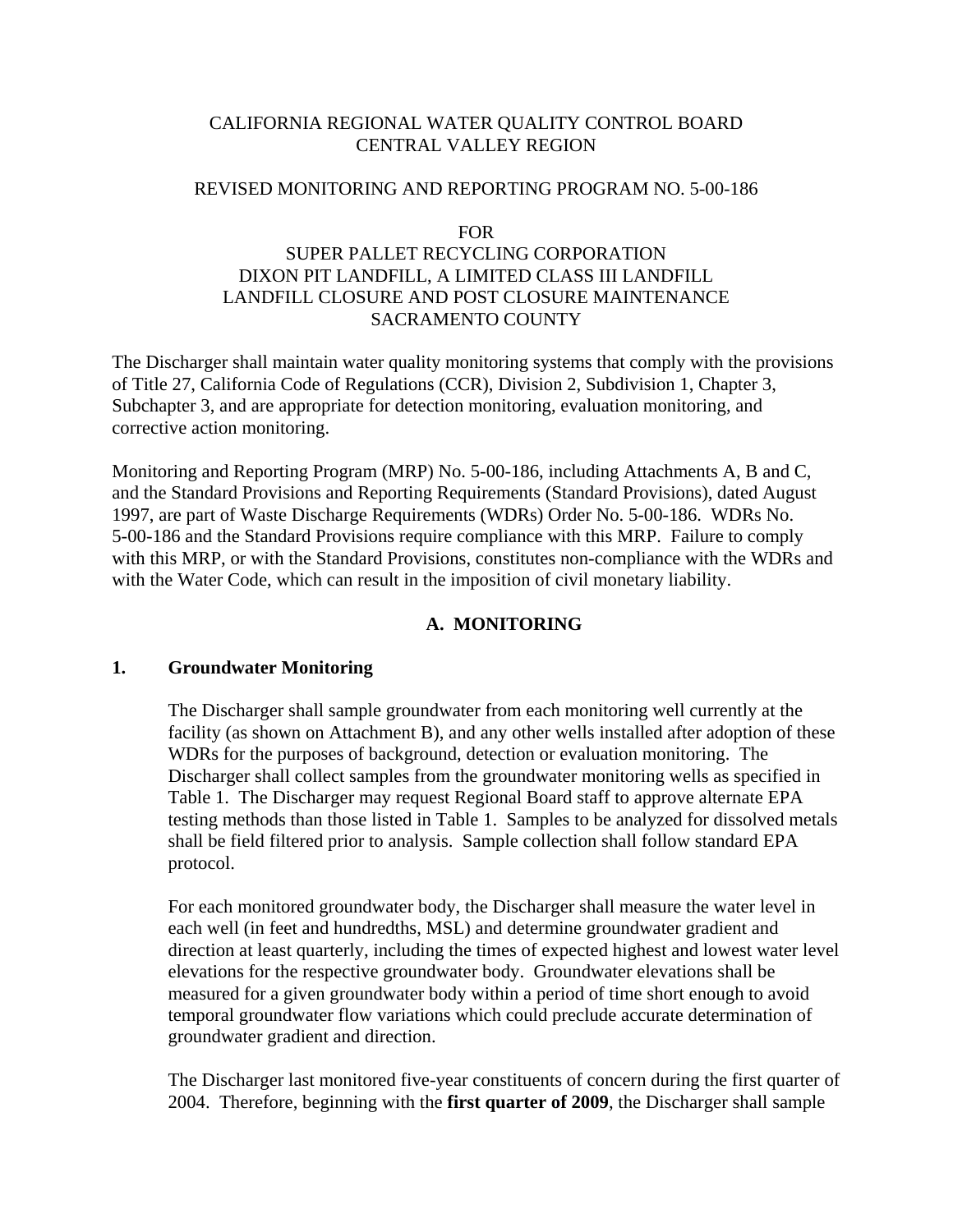all groundwater Monitoring Points for the Constituents of Concern listed in Table 1 that have a five year sampling frequency. Subsequent monitoring of five year Constituents of Concern for groundwater shall be completed every fifth year after the year 2009, beginning with the first quarter of 2014.

### **2. Unsaturated Zone Monitoring**

An unsaturated zone monitoring system does no exist at the facility. This Order provides a waiver from unsaturated zone monitoring requirements unless the Executive Officer finds that the Discharger has successfully demonstrated that a source other than the landfill is the sole cause of the evidence of a release (see Finding No. 16 in the WDRs). If the Executive Officer finds that the Discharger has successfully demonstrated that a source other than the landfill is the sole cause of the evidence of a release, the Discharger is required to propose and install an unsaturated zone monitoring system and analyze soil-pore liquid samples from each unsaturated zone Monitoring Point as specified in Table 1.

### **3. Surface Water Monitoring**

The Discharger shall sample Whitehouse Creek at upstream and downstream locations (surface water Monitoring Points WCUS and WCDS), as shown on Attachment B. The Discharger shall collect surface water samples after the first storm of the rainy season that produces significant flow and during at least one other storm event in the wet season. The Discharger shall collect samples from each location as specified in Table 2. The Discharger may request Regional Board staff to approve alternate EPA testing methods than those listed in Table 2. Samples to be analyzed for dissolved metals shall be field filtered prior to analysis. Sample collection shall follow standard EPA procedures.

Beginning with the **first quarter of 2006**, the Discharger shall sample all surface water Monitoring Points for Constituents of Concern listed in Table 2 that have a five year sampling frequency. Subsequent monitoring of five year Constituents of Concern for surface water shall be completed every fifth year after the year 2006, beginning with the first quarter of 2011.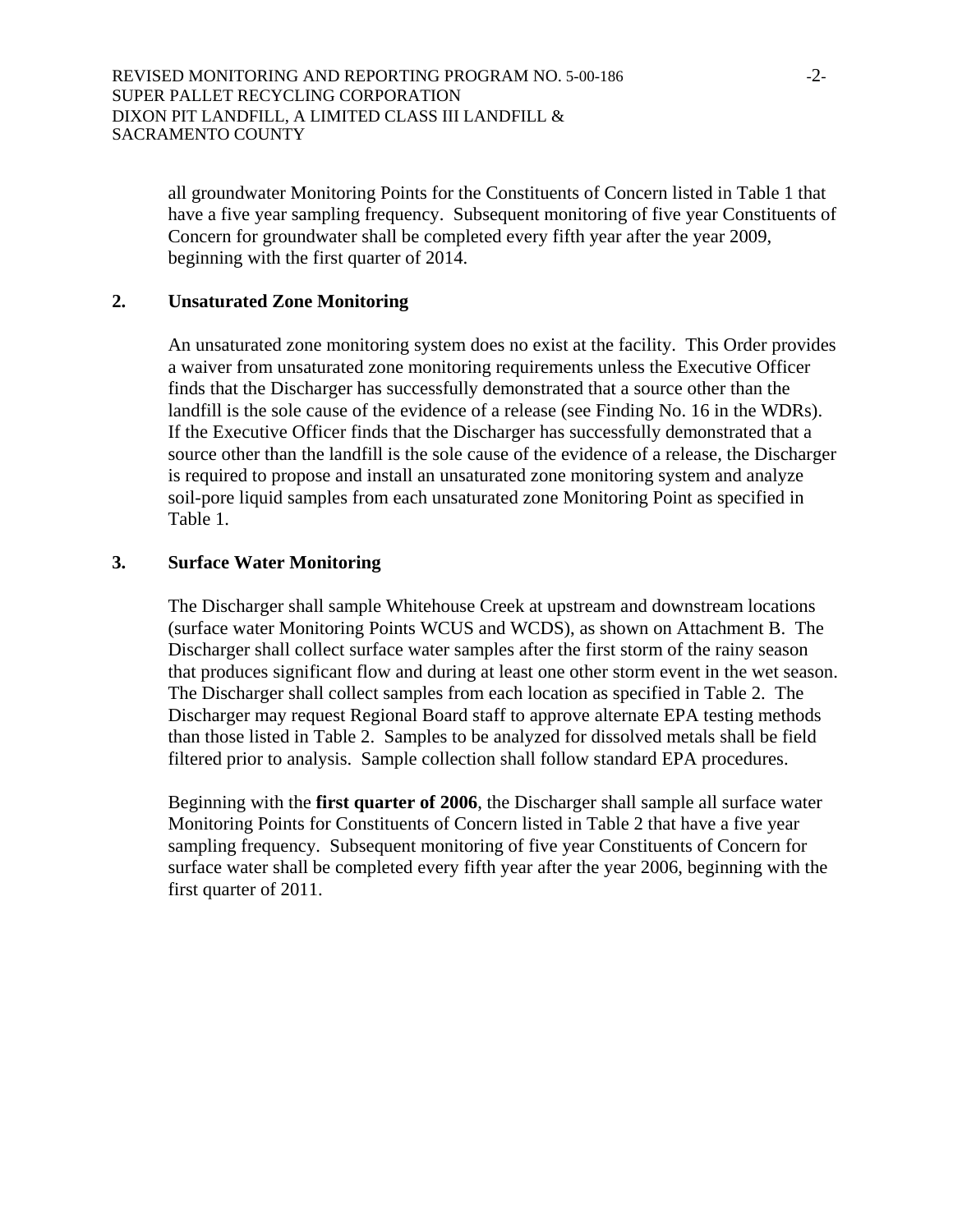| <b>Parameter</b>                                        | <u>Units</u>          | <b>Test Method</b>   | <b>Frequency</b> |
|---------------------------------------------------------|-----------------------|----------------------|------------------|
| <b>Field Parameters</b>                                 |                       |                      |                  |
| Temperature                                             | $\rm ^{\circ}C$       | <b>Field Measure</b> | Semiannually     |
| <b>Groundwater Elevation</b>                            | Feet (100ths), MSL    | <b>Field Measure</b> | Quarterly        |
| Specific Conductance                                    | $\mu$ mhos/cm         | <b>Field Measure</b> | Semiannually     |
| pH                                                      | <b>Standard Units</b> | <b>Field Measure</b> | Semiannually     |
| Turbidity                                               | <b>NTUs</b>           | <b>Field Measure</b> | Semiannually     |
| <b>Monitoring Parameters</b>                            |                       |                      |                  |
| <b>Bicarbonate</b>                                      | mg/1                  | EPA 310.1 or 310.1   | Semiannually     |
| Chloride                                                | mg/1                  | EPA 300.0            | Semiannually     |
| Dissolved Iron                                          | mg/1                  | EPA 6010B or 236.1   | Semiannually     |
| Magnesium                                               | mg/1                  | EPA 6010B or 200.7   | Semiannually     |
| Manganese                                               | mg/1                  | EPA 6010B or 200.7   | Semiannually     |
| Nitrate-Nitrogen                                        | mg/1                  | EPA 300.0            | Semiannually     |
| Sulfate                                                 | mg/1                  | EPA 300.0            | Semiannually     |
| <b>Total Dissolved Solids (TDS)</b>                     | mg/1                  | EPA 160.1            | Semiannually     |
| <b>Total Organic Carbon</b>                             | mg/1                  | EPA 415.1 or 415.2   | Semiannually     |
| <b>Volatile Organic Compounds</b><br>(See Attachment C) | $\mu$ g/l             | <b>EPA 8260B</b>     | Semi-annually    |
| Metals/General Mineral <sup>1</sup>                     | mg/1                  | Footnote 1           | Semi-annually    |
| <b>Constituents of Concern</b>                          |                       |                      |                  |
| Metals/General Mineral 1                                | mg/1                  | Footnote 2           | 5 years          |

#### **TABLE 1 – GROUNDWATER MONITORING PROGRAM**

Metals & General Mineral (by EPA methods in parentheses. Method 200.8 allowed only if TDS is less than 1,000 mg/L): **Field Filtered/Dissolved:** Aluminum (6010B or 200.7), Arsenic (7062 or 206.2), Barium (6010B or 200.7), Total Chromium (6010B or 200.8), Hexavalent Chromium (7197), Copper (6010B or 200.8), Lead (7421 or 200.8), Nickel (7521 or 200.8), and Zinc (6010B or 200.7). **Unfiltered:** Calcium (6010B or 200.7), Potassium (6010B or 200.7), and Sodium (6010B or 200.7).

<sup>2</sup> Metals & General Minerals - 5 Years (by EPA methods in parentheses. Method  $200.8$ allowed only if TDS is less than 1,000 mg/L): **Field Filtered/Dissolved:** Antimony (6010 or 200.8), Beryllium (6010B or 200.8), Cadmium (7131A or 200.8), Cobalt (6010B or 200.8), Mercury (7471A or 245.1), Molybdenum (6010B or 200.8), Selenium (7742 or 200.8), Silver (6010B or 200.8), Thallium (7841 or 200.8), Tin (6010B or 200.8), and Vanadium (6010B or 200.8). **Unfiltered:** Sulfides (6010B or 376.2).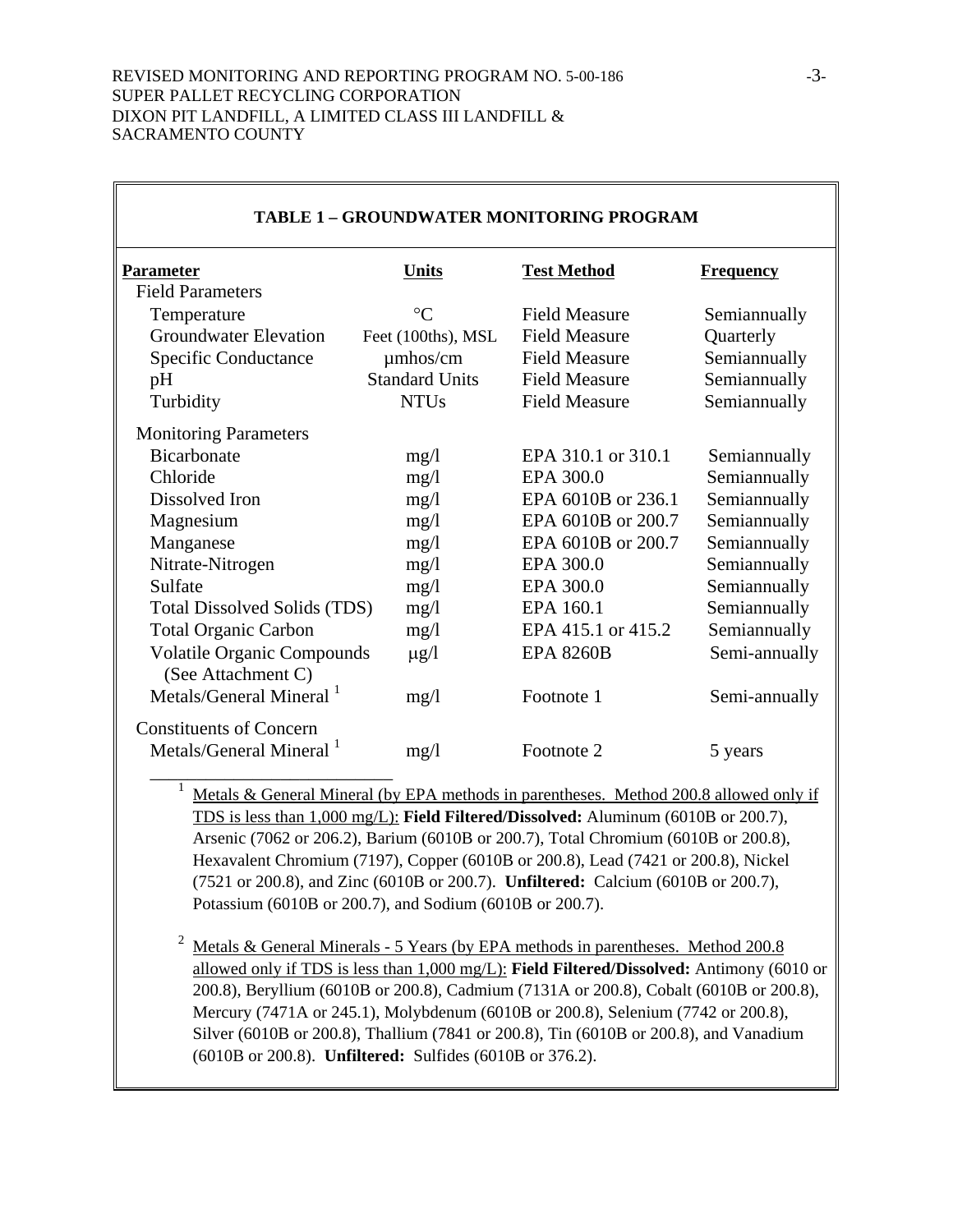| <b>Parameter</b>                                                      | Units                  | <b>Test Method</b>   | <b>Frequency</b>         |
|-----------------------------------------------------------------------|------------------------|----------------------|--------------------------|
| <b>Field Parameters</b>                                               |                        |                      |                          |
| Temperature                                                           | $\rm ^{\circ}C$        | <b>Field Measure</b> | Each Winter <sup>1</sup> |
| <b>Specific Conductance</b>                                           | $\mu$ mhos/cm          | <b>Field Measure</b> | Each Winter $1$          |
| pH                                                                    | Standard units         | <b>Field Measure</b> | Each Winter $1$          |
| Turbidity                                                             | <b>Turbidity Units</b> | <b>Field Measure</b> | Each Winter <sup>1</sup> |
| <b>Monitoring Parameters</b>                                          |                        |                      |                          |
| Chloride                                                              | mg/l                   | EPA 300.0            | Each Winter              |
| <b>Chemical Oxygen Demand</b><br>mg/1                                 |                        | EPA 410.4            | Each Winter <sup>1</sup> |
| Dissolved Iron                                                        | mg/1                   | EPA 6010B or 236.1   | Each Winter $1$          |
| Nitrate-Nitrogen                                                      | mg/1                   | EPA 300.0            | Each Winter <sup>1</sup> |
| Manganese                                                             | mg/1                   | EPA 6010B or 200.7   | Each Winter <sup>1</sup> |
| Magnesium                                                             | mg/1                   | EPA 6010B or 200.7   | Each Winter $1$          |
| Sulfate                                                               | mg/1                   | EPA 300.0            | Each Winter <sup>1</sup> |
| <b>Total Dissolved Solids (TDS)</b>                                   | mg/1                   | EPA 160.1            | Each Winter $1$          |
| <b>Total Suspended Solids</b>                                         | mg/1                   | EPA 160.2            | Each Winter <sup>1</sup> |
| <b>Total Organic Carbon</b>                                           | mg/1                   | EPA 415.1 or 415.2   | Each Winter <sup>1</sup> |
| <b>Constituents of Concern</b><br>Metals/General Mineral <sup>2</sup> | mg/l                   | Footnote 2           | 5 years                  |

# **TABLE 2 - SURFACE WATER MONITORING PROGRAM**

The first storm of the rainy season and at least one other storm event during the wet season.

<sup>2</sup> Metals & General Minerals - 5 Years (by EPA methods in parentheses. Method 200.8 allowed only if TDS is less than 1,000 mg/L): **Field Filtered/Dissolved:** Aluminum (6010B or 200.7), Antimony (7062 or 200.8), Arsenic (7062 or 206.2), Barium (6010B or 200.7), Beryllium (6010B or 200.8), Cadmium (7131A or 200.8), Total Chromium (6010B or 200.8), Hexavlaent Chromium (7197), Cobalt (6010B or 200.8), Copper (6010B or 200.8), Cyanide (6010B), Lead (7421 or 200.8), Mercury (7471A or 245.1), Nickel (7521 or 200.8), Selenium (7742 or 200.8), Silver (6010B or 200.8), Thallium (7841 or 200.8), Tin (6010B or 200.8), Vanadium (6010B or 200.8), and Zinc (6010B or 200.7). **Unfiltered:** Calcium (6010B or 200.7), Potassium (6010B or 200.7), Sodium (6010B or 200.7), Sulfides (6010B or 376.2).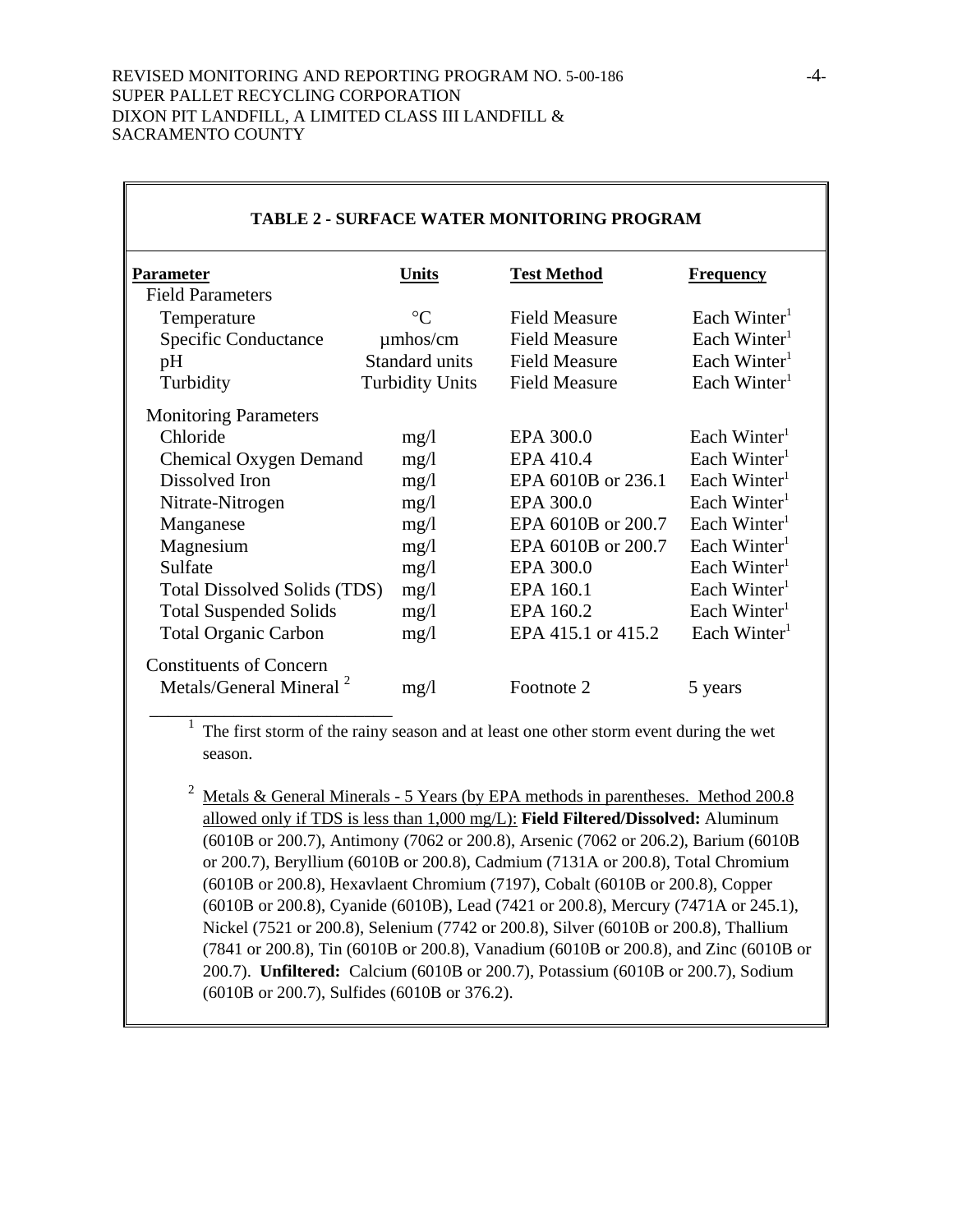#### **B. REPORTING**

The Discharger shall report monitoring data and information as required in this MRP and as required in the Standard Provisions. Reports that do not comply with the required format will be **REJECTED** and the Discharger shall be deemed to be in non-compliance with the WDRs.

#### **1. Semiannual Reports**

The Discharger shall report field and laboratory test results in quarterly monitoring reports. The Discharger shall submit the semiannual monitoring reports to the Regional Board by the **15th day of the month** following the calendar semester in which the samples were collected or observations made, with the exception of the annual report due by 31 January **(i.e., by 15 July and 31 January)**. The Discharger shall arrange the data in tabular form so that the date, the constituents, the concentrations, and the units are readily discernible. The Discharger shall summarize the data to clearly illustrate compliance with waste discharge requirements or the lack thereof. A short discussion of the monitoring results, including notations of any water quality violations, shall precede the tabular summaries. As required by the California Business and Professions Code Sections 6735, 7835, and 7835.1, all reports shall be prepared by a registered professional or their subordinate and signed by the registered professional.

Each semiannual report is to include the information listed in the Standard Provisions as well as:

- (a) tabulated cumulative monitoring data including depth to groundwater measurements, groundwater elevations above mean sea level, groundwater, surface water, unsaturated zone analytical data (if applicable), and Concentration Limits from the most recent annual report;
- (b) groundwater contour maps for the previous two calendar quarter's groundwater elevation data showing hydraulic gradient, flow direction and an estimation of flow velocity;
- (c) a copy of the laboratory analytical reports; and

(d) if applicable, the status of any ongoing remediation, including all applicable data.

## **2. Annual Report**

The second semiannaul report shall also constitute the Annual Report for the previous calendar year. The Discharger shall report to the Regional Board the results of any monitoring done more frequently than specified herein.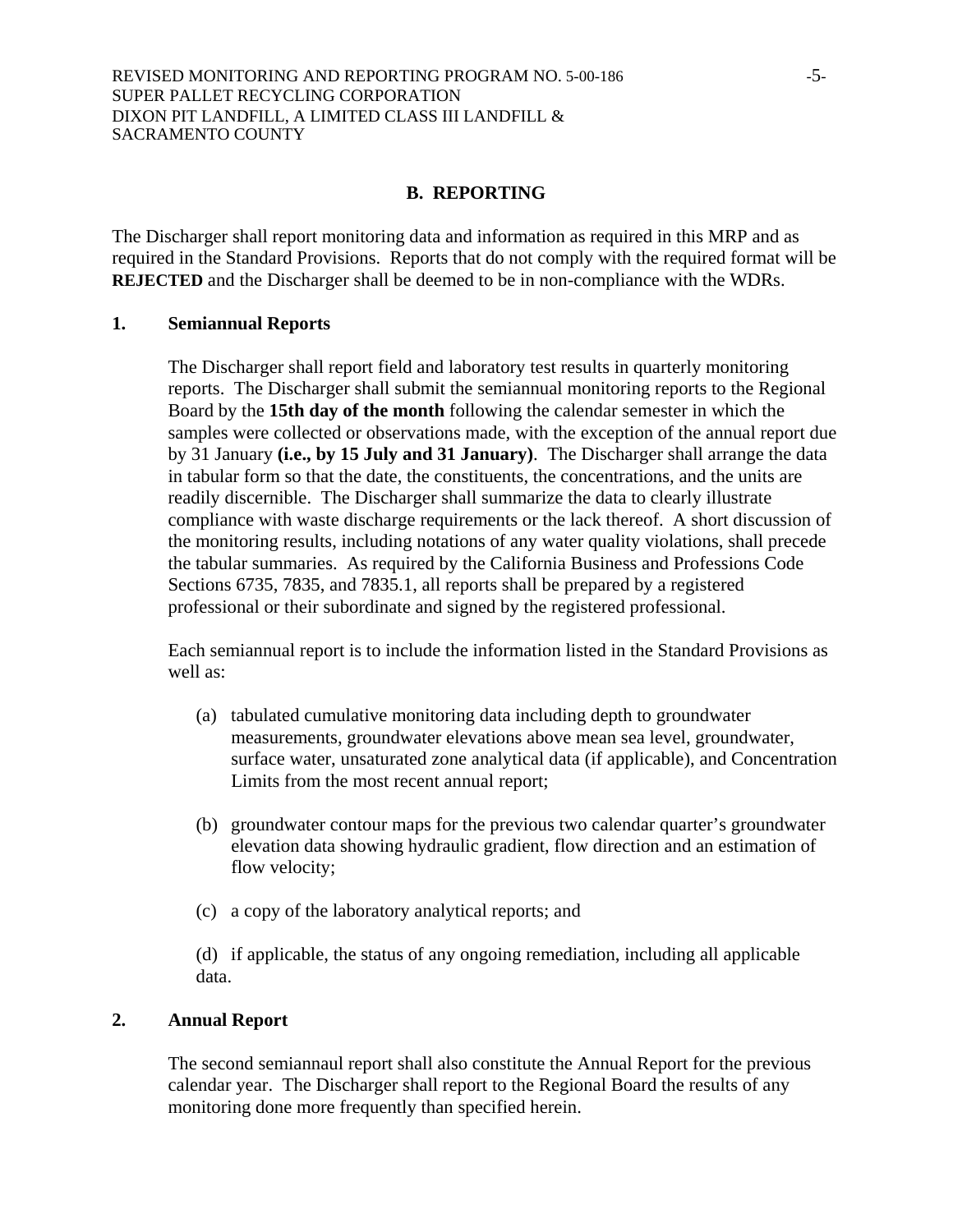Each Annual Report is to include the information listed in the Standard Provisions as well as:

- (a) tabular and graphical summaries of all historical monitoring data for TDS, chloride, sulfate, and bicarbonate, so as to show historical trends;
- (b) groundwater contour maps for the previous year's groundwater elevation data showing hydraulic gradients, flow directions and estimations of flow velocity;
- (c) a discussion of the long-term trends in the concentrations of any pollutants in groundwater;
- (d) a discussion of any pollutants in surface water, and corrective actions;
- (e) a description of all remedial activities including effectiveness and proposed changes or modifications in remedial action; and
- (f) an updated Water Quality Protection Standard including proposed Concentration Limits for all Constituents of Concern for each monitored medium.

# **C. WATER QUALITY PROTECTION STANDARD**

The Water Quality Protection Standard (Standard) shall consist of the following elements:

- 1. Constituents of Concern;
- 2. Concentration Limits;
- 3. Monitoring Points (groundwater and surface water);
- 4. Point of Compliance; and
- 5. Compliance Period.

Each of these is described as follows:

## **1. Constituents of Concern**

The list of Constituents of Concern shall include all parameters listed in Tables 1 and 2 of this MRP.

## **2. Concentration Limits**

The Discharger shall determine the Concentration Limit for each Constituent of Concern or Monitoring Parameter in each monitored medium (i.e., groundwater and surface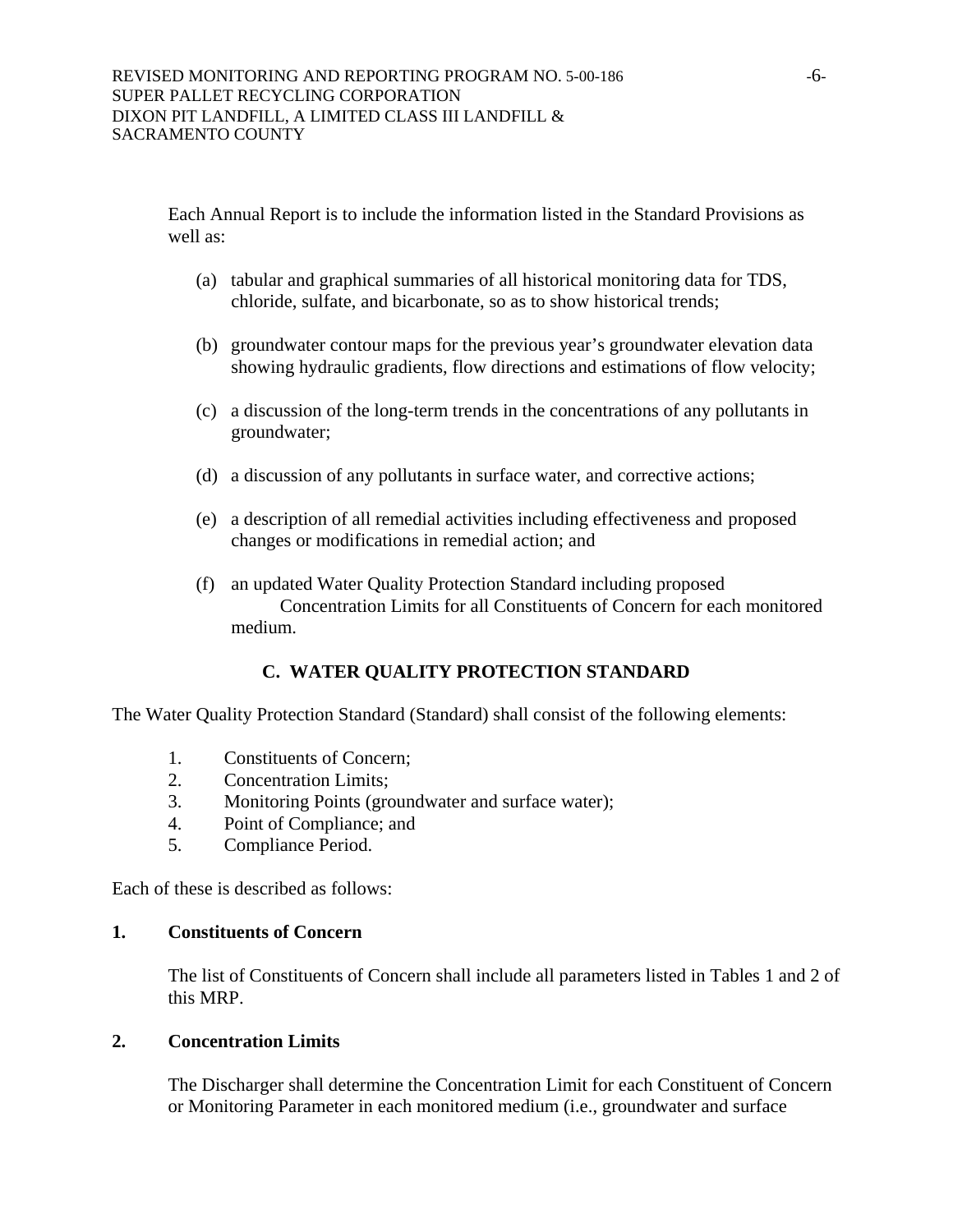water). The Discharger shall use the Concentration Limits as the basis of comparison with data from the Monitoring Points in that monitored medium. Background groundwater Monitoring Point(s) shall be used to establish Concentration Limits for each naturally occurring Constituent of Concern for groundwater. The upstream surface water Monitoring Point shall be used to establish Concentration Limits for each naturally occurring Constituent of Concern for surface water. The background unsaturated zone Monitoring Point shall be used to establish Concentration Limits for each naturally occurring Constituent of Concern for pore-liquid in the unsaturated zone.

The each Annual Report shall include a proposal for statistical methods for determining Concentration Limits for each naturally occurring Constituent of Concern, and nonstatistical methods for determining Concentration Limits for man-made Constituents of Concern, in accordance with the Standard Provisions. On an annual basis, Concentration Limits shall be proposed for all Constituents of Concern for which there is sufficient data.

If the Discharger finds that the concentration of one or more Constituents of Concern have exceeded the approved Concentration Limit(s), the Discharger shall perform the tasks outlined under the heading "**RESPONSE TO A RELEASE**" in the Standard Provisions.

## **3. Monitoring Points**

The background **groundwater** Monitoring Point shall be monitoring well MW-1, and any other background wells that may be installed subsequent to the adoption of this order. The downgradient groundwater Monitoring Points shall be groundwater monitoring wells MW-2, MW-3, MW-4, MW-5, MW-6, industrial supply well ISW-2 (installed for corrective action), and any other groundwater monitoring wells that may be installed subsequent to the adoption of this Order for the purposes of background, detection or evaluation monitoring.

The **surface water** Monitoring Points shall be WCUS (upstream) and WCDS (downstream) as shown on Attachment B.

## **4. Point of Compliance**

The Point of Compliance for groundwater and the unsaturated zone shall be the vertical surface located at the hydraulically downgradient limit of the waste management units that extends through the uppermost aquifer underlying the units. The Point of Compliance for surface water shall be the site property line.